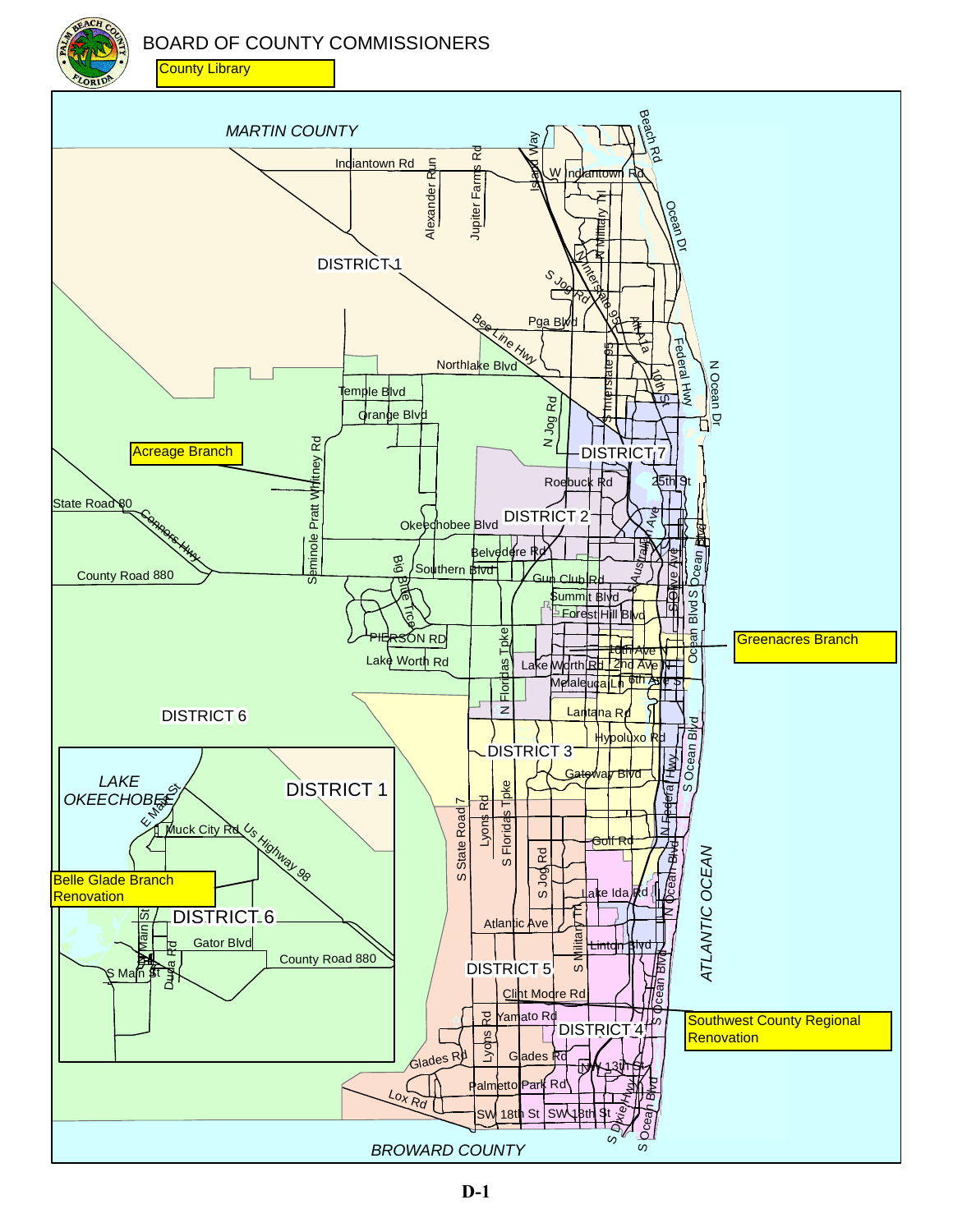#### **COUNTY LIBRARY FY 2009 APPROVED FUNDING**

**Amount**

#### **County Library Projects:**

| Acreage Branch                              | \$9,600,000 |
|---------------------------------------------|-------------|
| <b>Belle Glade Branch Renovation</b>        | 1,038,000   |
| <b>Greenacres Renovation</b>                | 714,000     |
| <b>Southwest County Regional Renovation</b> | 4,333,000   |

Total \$15,685,000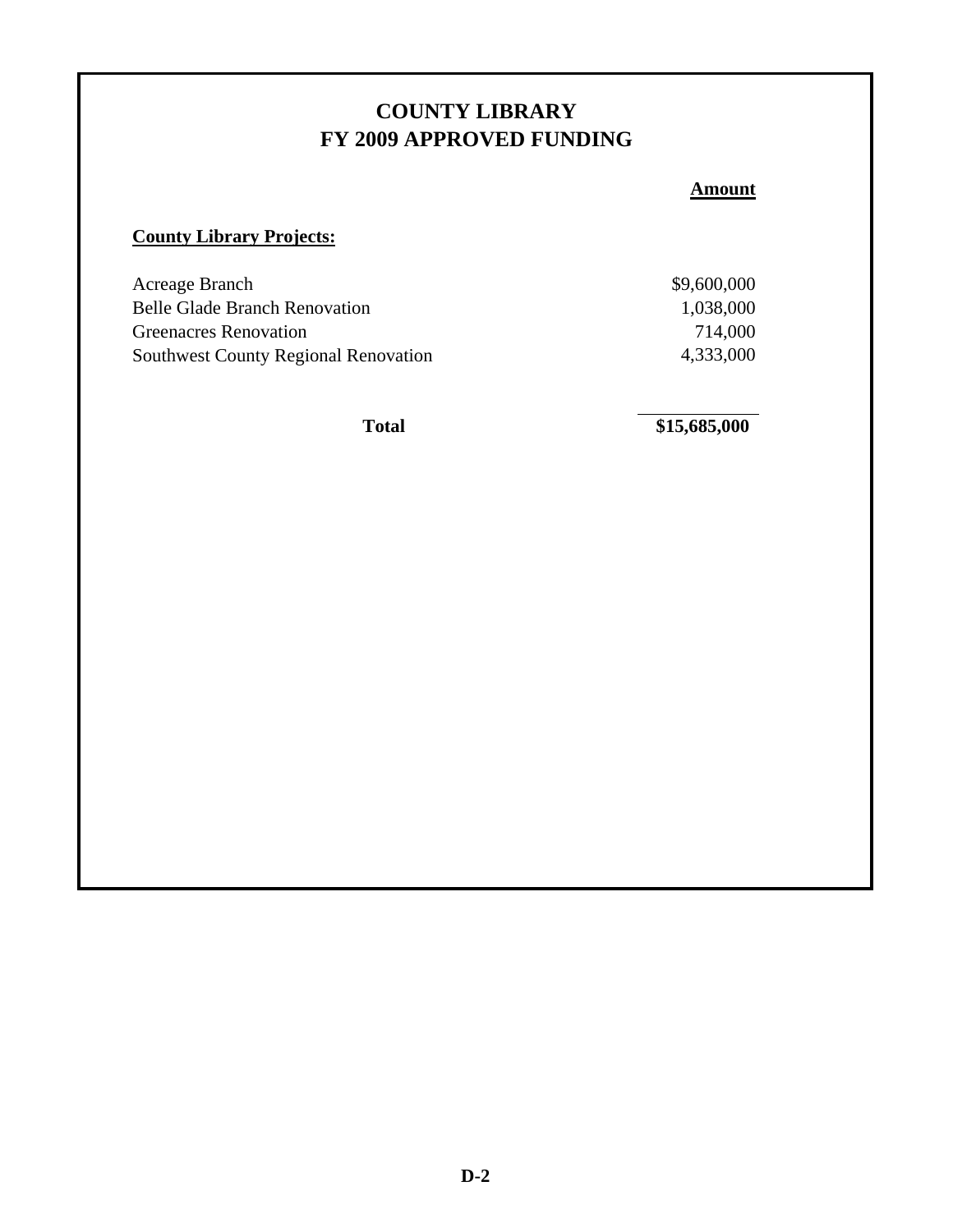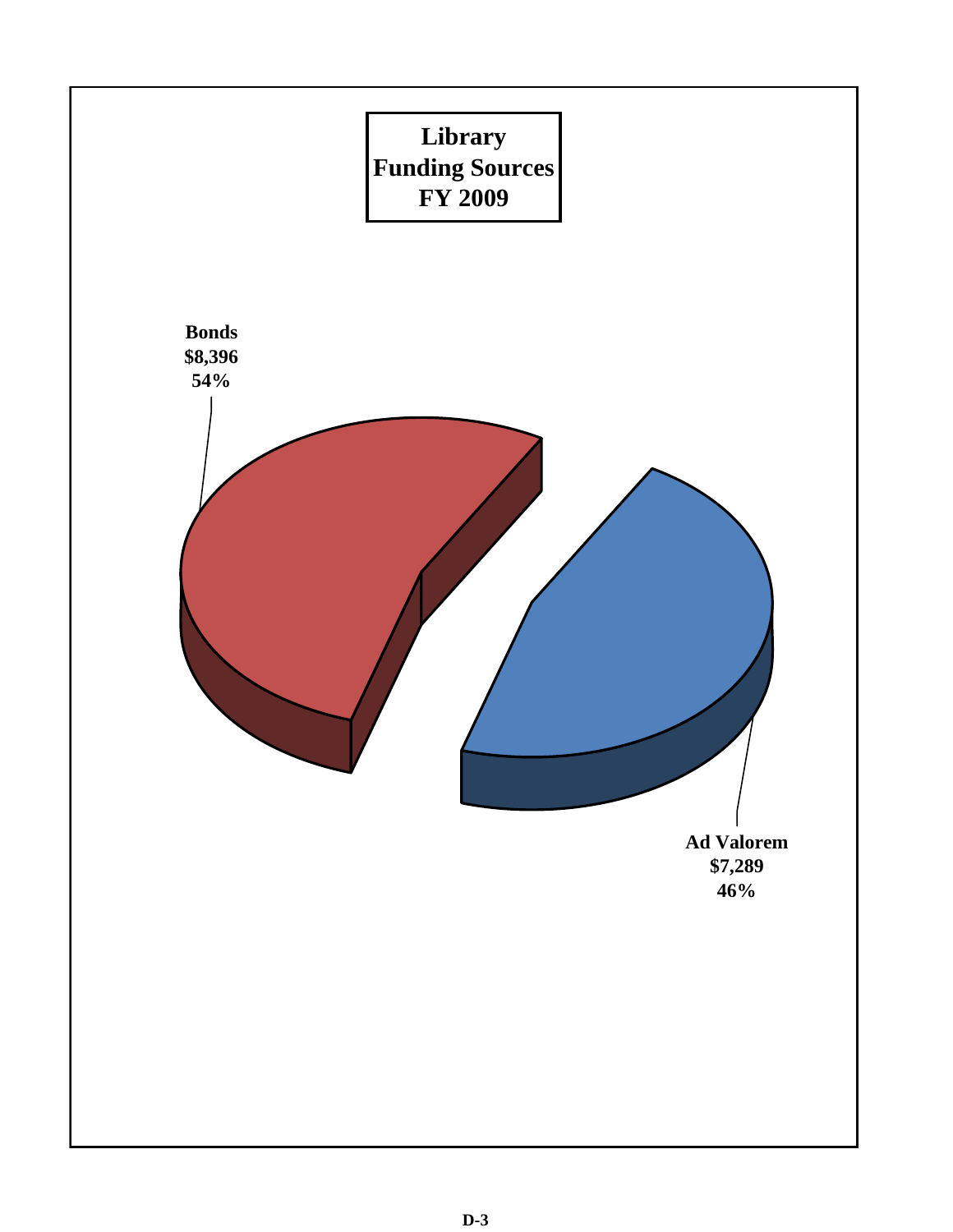#### **PALM BEACH COUNTY CAPITAL IMPROVEMENT PROGRAM FISCAL YEARS 2009-2013 (\$ in 1,000)**

**DEPARTMENT: LIBRARY**

|                                             | <b>Approved</b> |      | <b>Estimated</b> |          |         |                      |
|---------------------------------------------|-----------------|------|------------------|----------|---------|----------------------|
| <b>FISCAL YEARS</b>                         | 2009            | 2010 | 2011             | 2012     | 2013    | <b>Total 5 Years</b> |
| <b>FUNDING SOURCES</b>                      |                 |      |                  |          |         |                      |
| <b>AD VALOREM</b>                           | \$7,289         | \$0  | \$0              | \$16,966 | \$7,269 | \$31,524             |
| <b>OTHER</b>                                |                 |      |                  | 4,460    |         | 4,460                |
| <b>GRANTS</b>                               |                 |      |                  | 500      |         | 500                  |
| <b>BONDS</b>                                | 8,396           |      |                  |          |         | 8,396                |
| <b>BUDGETED REVENUES</b>                    | \$15,685        | \$0  | \$0              | \$21,926 | \$7,269 | \$44,880             |
| <b>EXPENDITURES</b>                         |                 |      |                  |          |         |                      |
| Acreage Branch                              | \$9,600         |      |                  |          |         | \$9,600              |
| <b>Belle Glade Branch Renovation</b>        | 1,038           |      |                  |          |         | 1,038                |
| <b>Greenacres Renovation</b>                | 714             |      |                  |          |         | 714                  |
| Main Library & Suppt Svcs Renovation        |                 |      |                  | 21,926   | 7,269   | 29,195               |
| <b>Southwest County Regional Renovation</b> | 4,333           |      |                  |          |         | 4,333                |
| <b>TOTAL APPROPRIATIONS</b>                 | \$15,685        | \$0  | \$0              | \$21,926 | \$7,269 | \$44,880             |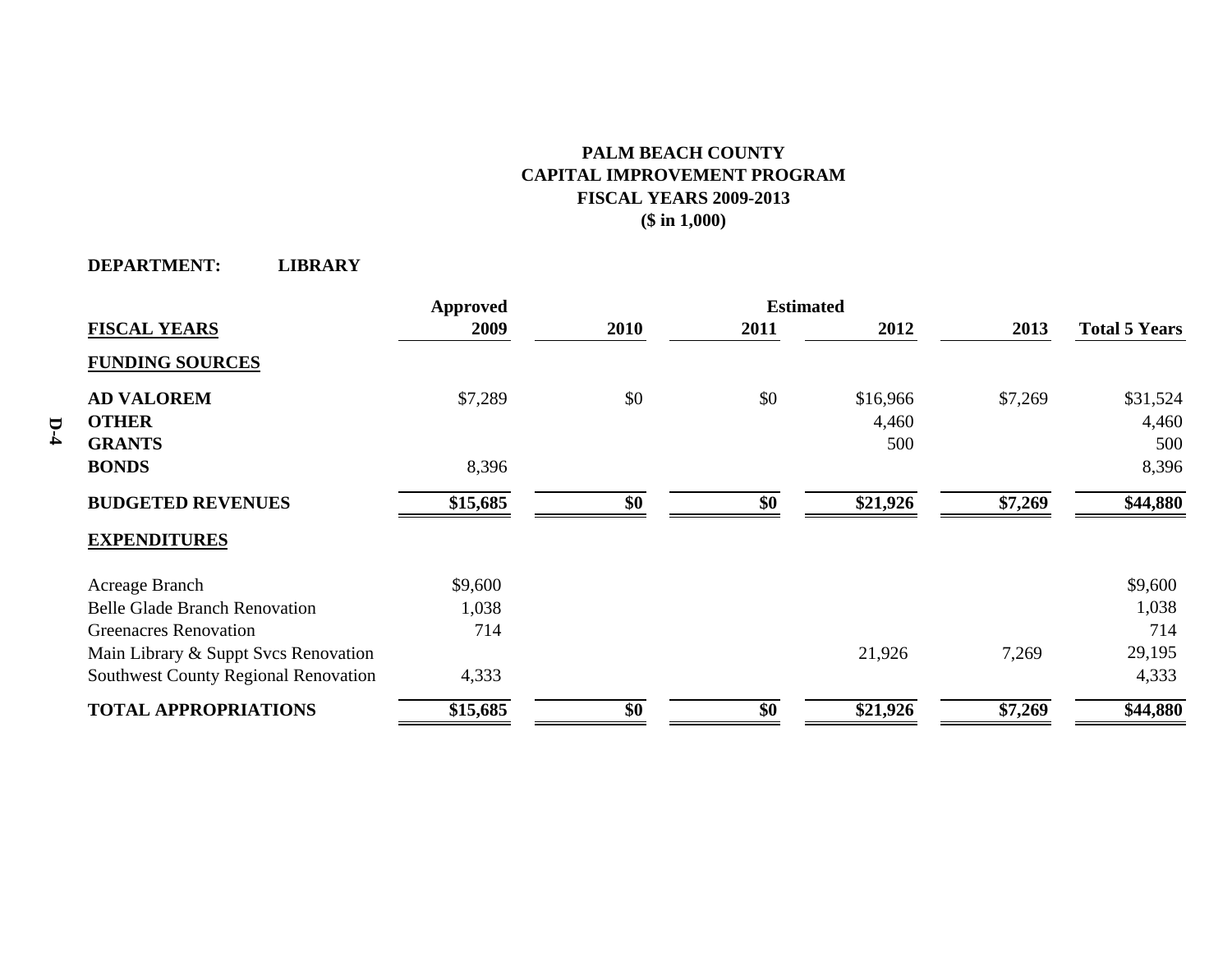#### **County Library Department Summary of Capital Projects By Funding Source Fiscal Year 2009 Budget (\$ in 1,000)**

**The County Library Department is responsible for the operation of the Palm Beach County Library System. Ad valorem taxes levied within the Library District, which includes the unicorporated area of the County and 22 municipalities, provide the primary source of funding for the Library's Operating Budget. Capital facilities include the Main Library/Headquarters, the Bookmobile, the Annex Facility and thirteen branches. Impact Fees have provided revenue to expand some existing branches in an effort to maintain the square feet per capita as proposed in the Library's Element of the Comprehensive Plan. However, that source of funding has proven insufficient to meet service level requirements of a growing population. Consequently, a bond referendum was placed before voters in November 2002. Approved by the voters, bond financing provides the primary source of funding to expand the system so that service levels will meet demand. It is expected that approximately 187,000 square feet of new space will be in place by 2010 as a result of this funding.**

|          |                                             | Ad             |                  |               |
|----------|---------------------------------------------|----------------|------------------|---------------|
|          |                                             | <b>Valorem</b> |                  | <b>Total</b>  |
| Project# | <b>Description</b>                          | <b>Taxes</b>   | <b>Bonds</b>     | <b>Budget</b> |
| L045     | <b>Acreage Branch</b>                       | \$2,400        | \$7,200          | \$9,600       |
| L046     | <b>Belle Glade Branch Renovation</b>        | 238            | 800              | 1,038         |
| L047     | <b>Greenacres Renovation</b>                | 318            | 396              | 714           |
| L054     | <b>Southwest County Regional Renovation</b> | 4.333          | $\boldsymbol{0}$ | 4,333         |
|          | <b>Total Library</b>                        | \$7,289        | \$8,396          | \$15,685      |

|      |                                   | Αd           |              |               |
|------|-----------------------------------|--------------|--------------|---------------|
|      |                                   | Valorem      |              | <b>Total</b>  |
| Fund | <b>Funding Recap</b>              | <b>Taxes</b> | <b>Bonds</b> | <b>Budget</b> |
| 3022 | 22.3M GO 06, Library Improvements | \$0          | \$8,396      | \$8,396       |
| 3751 | <b>Library Expansion Program</b>  | 7.289        | $\bf{0}$     | 7,289         |
|      | <b>Total Library</b>              | \$7,289      | \$8,396      | \$15,685      |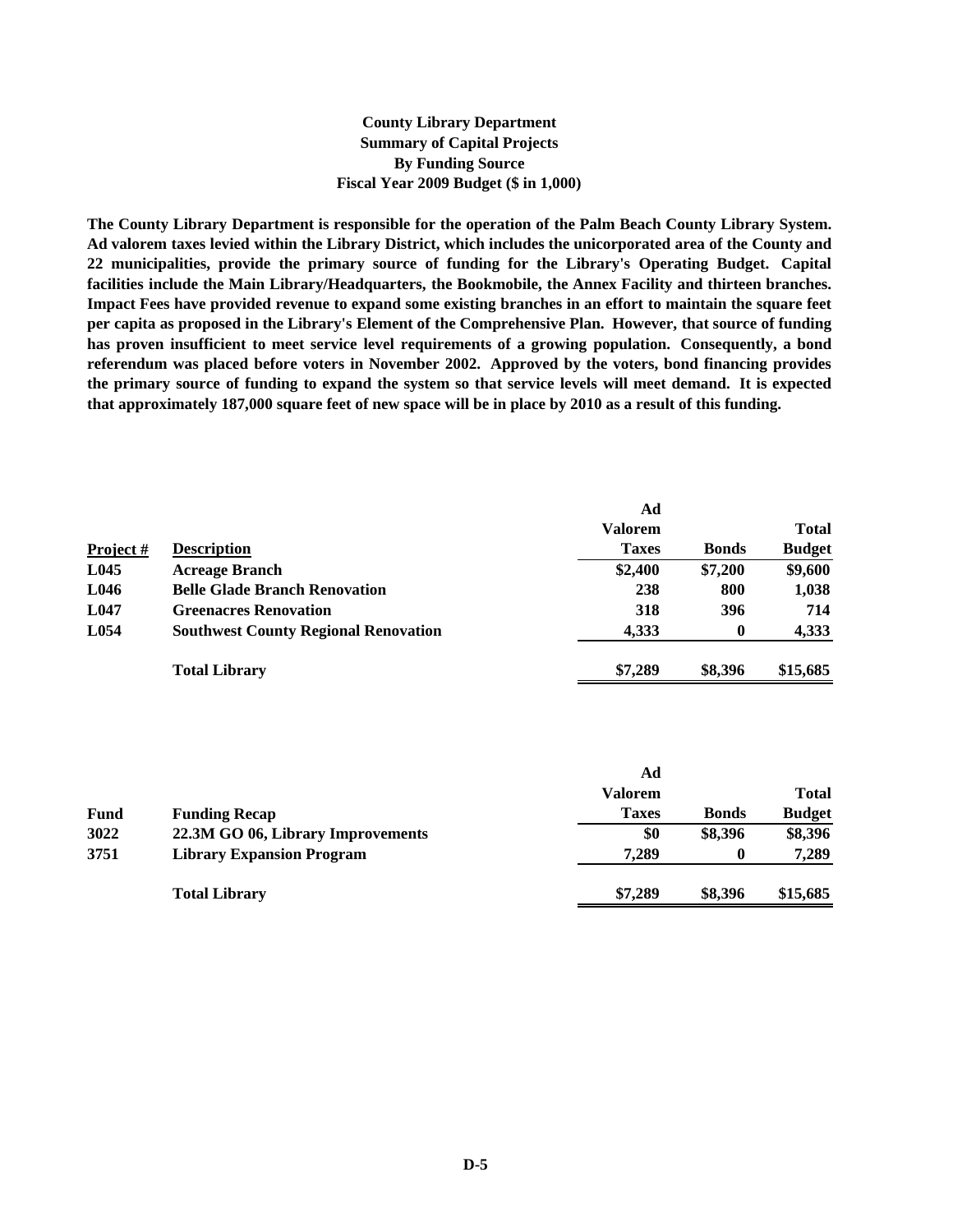| <b>Project Title: Acreage Branch</b>                                                                                                                                                                                                                                                                                                                                                                                                                                                                                                    |                                      |                |                           |                  |                |                |                  |                          |              | Unit #:                                          | L045     |                       |
|-----------------------------------------------------------------------------------------------------------------------------------------------------------------------------------------------------------------------------------------------------------------------------------------------------------------------------------------------------------------------------------------------------------------------------------------------------------------------------------------------------------------------------------------|--------------------------------------|----------------|---------------------------|------------------|----------------|----------------|------------------|--------------------------|--------------|--------------------------------------------------|----------|-----------------------|
| Description: The Acreage Branch is planned to be 15,000 sf, expandable to 30,000 sf in the future. The branch is a part of the Library Expansion<br>Program II approved by the PBC Board of County Commissioners in FY 2004, and is planned to better serve the western communities of Loxahatchee and<br>the Acreage. This project was originally funded with Impact Fees. However, due to unavoidable delays, Impact Fees will be used to fund other projects<br>currently underway and this project is funded with Ad Valorem Taxes. |                                      |                |                           |                  |                |                |                  |                          |              |                                                  |          |                       |
|                                                                                                                                                                                                                                                                                                                                                                                                                                                                                                                                         |                                      |                | <b>Comprehensive Plan</b> |                  |                |                |                  |                          |              |                                                  |          |                       |
| <b>Cost Projections:</b>                                                                                                                                                                                                                                                                                                                                                                                                                                                                                                                |                                      |                |                           |                  |                |                |                  |                          |              |                                                  |          |                       |
|                                                                                                                                                                                                                                                                                                                                                                                                                                                                                                                                         | <b>Spending</b><br><b>Prior FY's</b> | <b>FY 2008</b> | <b>FY 2009</b>            | <b>FY 2010</b>   | <b>FY 2011</b> | <b>FY 2012</b> | <b>FY 2013</b>   | <b>Beyond</b><br>FY 2013 | <b>Total</b> | <b>Comp Plan Element</b><br><b>Policy Number</b> |          | <b>LSE</b><br>$1.4-a$ |
| <b>Element</b>                                                                                                                                                                                                                                                                                                                                                                                                                                                                                                                          |                                      | <b>Current</b> | <b>Request</b>            |                  |                |                |                  |                          |              | <b>Project Category</b>                          |          |                       |
| <b>Design</b>                                                                                                                                                                                                                                                                                                                                                                                                                                                                                                                           | 244                                  | 11             | 100                       |                  |                |                |                  |                          | 355          | <b>Project Location</b>                          |          |                       |
| <b>Acquisition</b>                                                                                                                                                                                                                                                                                                                                                                                                                                                                                                                      |                                      | 3,354          |                           |                  |                |                |                  |                          | 3,354        | <b>Special Y/N</b>                               |          | ${\bf N}$             |
| <b>Construction</b>                                                                                                                                                                                                                                                                                                                                                                                                                                                                                                                     | 25                                   | 4,610          | 9,100                     |                  |                |                |                  |                          | 13,735       | <b>High Hazard Area Y/N</b>                      |          | $\mathbf N$           |
| <b>Other</b>                                                                                                                                                                                                                                                                                                                                                                                                                                                                                                                            | 249                                  | $\overline{4}$ | 400                       |                  |                |                |                  |                          | 653          |                                                  |          |                       |
|                                                                                                                                                                                                                                                                                                                                                                                                                                                                                                                                         |                                      |                |                           |                  |                |                |                  |                          |              |                                                  |          |                       |
| <b>Total</b>                                                                                                                                                                                                                                                                                                                                                                                                                                                                                                                            | 518                                  | 7,979          | 9,600                     | $\bf{0}$         | $\mathbf{0}$   | $\bf{0}$       | $\mathbf{0}$     | $\mathbf{0}$             | 18,097       |                                                  |          |                       |
| <b>Funding Projections:</b>                                                                                                                                                                                                                                                                                                                                                                                                                                                                                                             |                                      |                |                           | <b>Committed</b> |                |                | <b>Planned</b>   |                          |              | <b>Operating Cost Projections</b>                |          |                       |
|                                                                                                                                                                                                                                                                                                                                                                                                                                                                                                                                         | <b>Funding</b>                       | <b>FY 2008</b> | <b>FY 2009</b>            | <b>FY 2010</b>   | FY 2011        | <b>FY 2012</b> | FY 2013          | <b>Beyond</b>            | <b>Total</b> |                                                  | 1st Year | Ongoing               |
| <b>Category</b>                                                                                                                                                                                                                                                                                                                                                                                                                                                                                                                         | <b>Prior FY's</b>                    | <b>Current</b> | <b>Request</b>            |                  |                |                |                  | FY 2013                  |              | F/Y                                              |          |                       |
|                                                                                                                                                                                                                                                                                                                                                                                                                                                                                                                                         |                                      |                |                           |                  |                |                |                  |                          |              | <b>Staff</b>                                     |          |                       |
| <b>Ad Valorem</b>                                                                                                                                                                                                                                                                                                                                                                                                                                                                                                                       |                                      | 7,974          | 2,400                     |                  |                |                |                  |                          | 10,374       | 0 & M                                            |          |                       |
| <b>Impact Fees</b>                                                                                                                                                                                                                                                                                                                                                                                                                                                                                                                      | 8,724                                | $-8,201$       |                           |                  |                |                |                  |                          | 523          | Equipment                                        |          |                       |
| <b>Grants</b>                                                                                                                                                                                                                                                                                                                                                                                                                                                                                                                           |                                      |                |                           |                  |                |                |                  |                          | $\Omega$     | <b>Other</b>                                     |          |                       |
| <b>Operating</b>                                                                                                                                                                                                                                                                                                                                                                                                                                                                                                                        |                                      |                |                           |                  |                |                |                  |                          |              |                                                  |          |                       |
| <b>Bonds</b>                                                                                                                                                                                                                                                                                                                                                                                                                                                                                                                            |                                      |                | 7,200                     |                  |                |                |                  |                          | 7,200        | Total                                            |          |                       |
| <b>Other</b>                                                                                                                                                                                                                                                                                                                                                                                                                                                                                                                            |                                      |                |                           |                  |                |                |                  |                          |              |                                                  |          |                       |
|                                                                                                                                                                                                                                                                                                                                                                                                                                                                                                                                         |                                      |                |                           |                  |                |                |                  |                          |              | # of                                             |          |                       |
| <b>Total</b>                                                                                                                                                                                                                                                                                                                                                                                                                                                                                                                            | 8,724                                | $-227$         | 9,600                     | $\bf{0}$         | $\bf{0}$       | 0              | $\boldsymbol{0}$ | 0                        | 18,097       | <b>Positions</b>                                 |          |                       |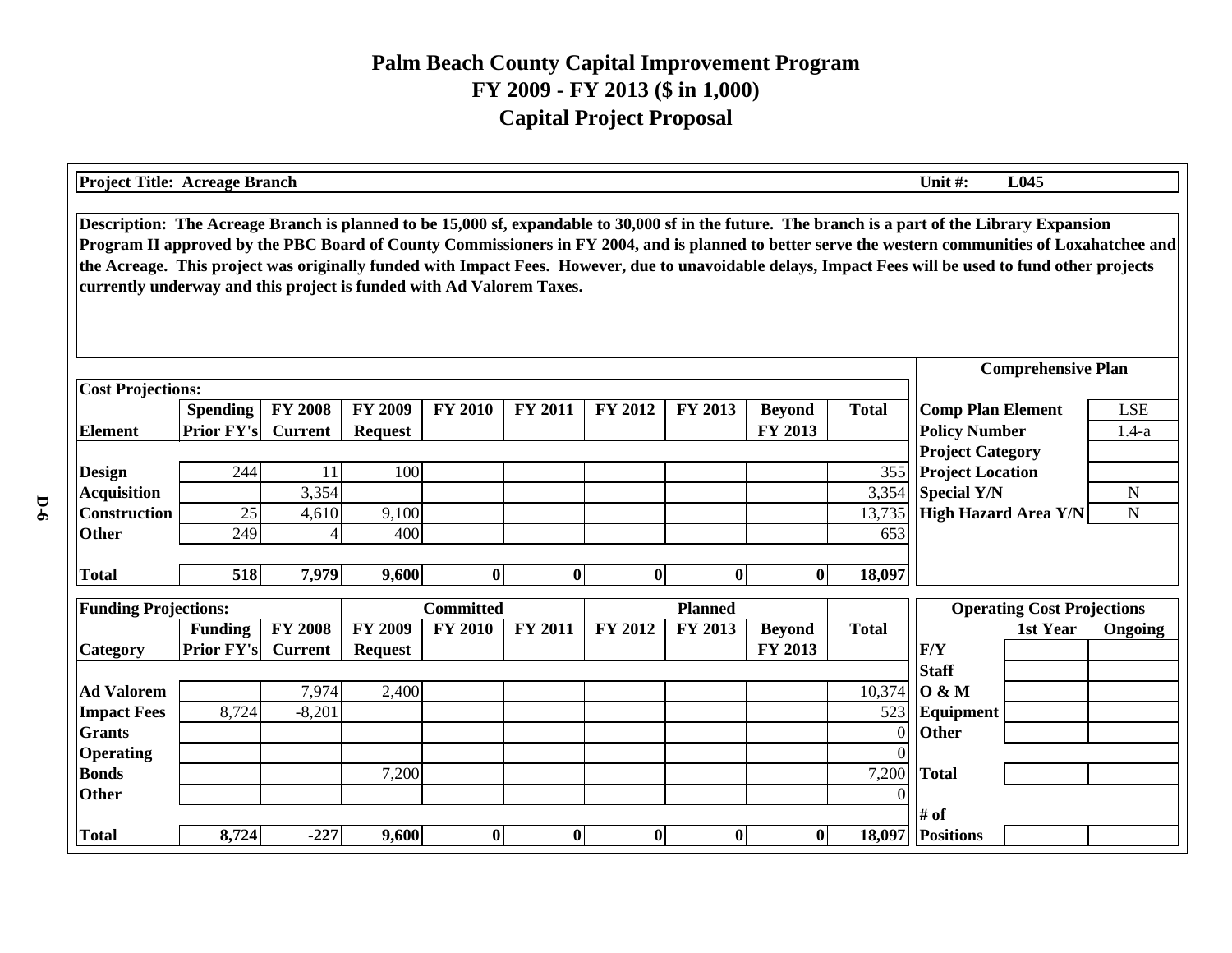| L046<br><b>Project Title: Belle Glade Branch Renovation</b><br>Unit #:                                                                                                                                   |                                      |                                  |                                  |                  |          |                |                |                          |                |                                                  |           |                       |
|----------------------------------------------------------------------------------------------------------------------------------------------------------------------------------------------------------|--------------------------------------|----------------------------------|----------------------------------|------------------|----------|----------------|----------------|--------------------------|----------------|--------------------------------------------------|-----------|-----------------------|
| Description: This project is for the renovation of the 9,100 sf branch was approved as part of the Library Expansion Program II. A new meeting room<br>and public restrooms have been added to the plan. |                                      |                                  |                                  |                  |          |                |                |                          |                |                                                  |           |                       |
|                                                                                                                                                                                                          |                                      |                                  | <b>Comprehensive Plan</b>        |                  |          |                |                |                          |                |                                                  |           |                       |
| <b>Cost Projections:</b>                                                                                                                                                                                 |                                      |                                  |                                  |                  |          |                |                |                          |                |                                                  |           |                       |
| <b>Element</b>                                                                                                                                                                                           | <b>Spending</b><br><b>Prior FY's</b> | <b>FY 2008</b><br><b>Current</b> | <b>FY 2009</b><br><b>Request</b> | <b>FY 2010</b>   | FY 2011  | FY 2012        | FY 2013        | <b>Beyond</b><br>FY 2013 | <b>Total</b>   | <b>Comp Plan Element</b><br><b>Policy Number</b> |           | <b>LSE</b><br>$1.4-a$ |
|                                                                                                                                                                                                          |                                      |                                  |                                  |                  |          |                |                |                          |                | <b>Project Category</b>                          |           |                       |
| <b>Design</b>                                                                                                                                                                                            | 13                                   | 42                               | 80                               |                  |          |                |                |                          | 135            | <b>Project Location</b>                          |           |                       |
| <b>Acquisition</b>                                                                                                                                                                                       |                                      |                                  |                                  |                  |          |                |                |                          | 0              | <b>Special Y/N</b>                               | ${\bf N}$ |                       |
| <b>Construction</b>                                                                                                                                                                                      |                                      | 628                              | 720                              |                  |          |                |                |                          | 1,348          | High Hazard Area Y/N                             |           | $\mathbf N$           |
| <b>Other</b>                                                                                                                                                                                             |                                      | 103                              | 238                              |                  |          |                |                |                          | 341            |                                                  |           |                       |
|                                                                                                                                                                                                          |                                      |                                  |                                  |                  |          |                |                |                          |                |                                                  |           |                       |
| <b>Total</b>                                                                                                                                                                                             | 13                                   | 773                              | 1,038                            | $\bf{0}$         | $\bf{0}$ | $\bf{0}$       | $\bf{0}$       | $\mathbf{0}$             | 1,824          |                                                  |           |                       |
| <b>Funding Projections:</b>                                                                                                                                                                              |                                      |                                  |                                  | <b>Committed</b> |          |                | <b>Planned</b> |                          |                | <b>Operating Cost Projections</b>                |           |                       |
|                                                                                                                                                                                                          | <b>Funding</b>                       | <b>FY 2008</b>                   | <b>FY 2009</b>                   | <b>FY 2010</b>   | FY 2011  | <b>FY 2012</b> | FY 2013        | <b>Beyond</b>            | <b>Total</b>   |                                                  | 1st Year  | Ongoing               |
| <b>Category</b>                                                                                                                                                                                          | <b>Prior FY's</b>                    | <b>Current</b>                   | <b>Request</b>                   |                  |          |                |                | FY 2013                  |                | F/Y                                              |           |                       |
|                                                                                                                                                                                                          |                                      |                                  |                                  |                  |          |                |                |                          |                | <b>Staff</b>                                     |           |                       |
| <b>Ad Valorem</b>                                                                                                                                                                                        |                                      |                                  | 238                              |                  |          |                |                |                          | 238            | <b>O</b> & M                                     |           |                       |
| <b>Impact Fees</b>                                                                                                                                                                                       |                                      |                                  |                                  |                  |          |                |                |                          | $\overline{0}$ | Equipment                                        |           |                       |
| <b>Grants</b>                                                                                                                                                                                            |                                      |                                  |                                  |                  |          |                |                |                          |                | Other                                            |           |                       |
| <b>Operating</b>                                                                                                                                                                                         |                                      |                                  |                                  |                  |          |                |                |                          |                |                                                  |           |                       |
| <b>Bonds</b>                                                                                                                                                                                             | 851                                  | $-65$                            | 800                              |                  |          |                |                |                          | 1,586          | Total                                            |           |                       |
| <b>Other</b>                                                                                                                                                                                             |                                      |                                  |                                  |                  |          |                |                |                          |                |                                                  |           |                       |
|                                                                                                                                                                                                          |                                      |                                  |                                  |                  |          |                |                |                          |                | $#$ of                                           |           |                       |
| <b>Total</b>                                                                                                                                                                                             | 851                                  | $-65$                            | 1,038                            | $\bf{0}$         | $\bf{0}$ | $\bf{0}$       | $\bf{0}$       | 0                        |                | 1,824 Positions                                  |           |                       |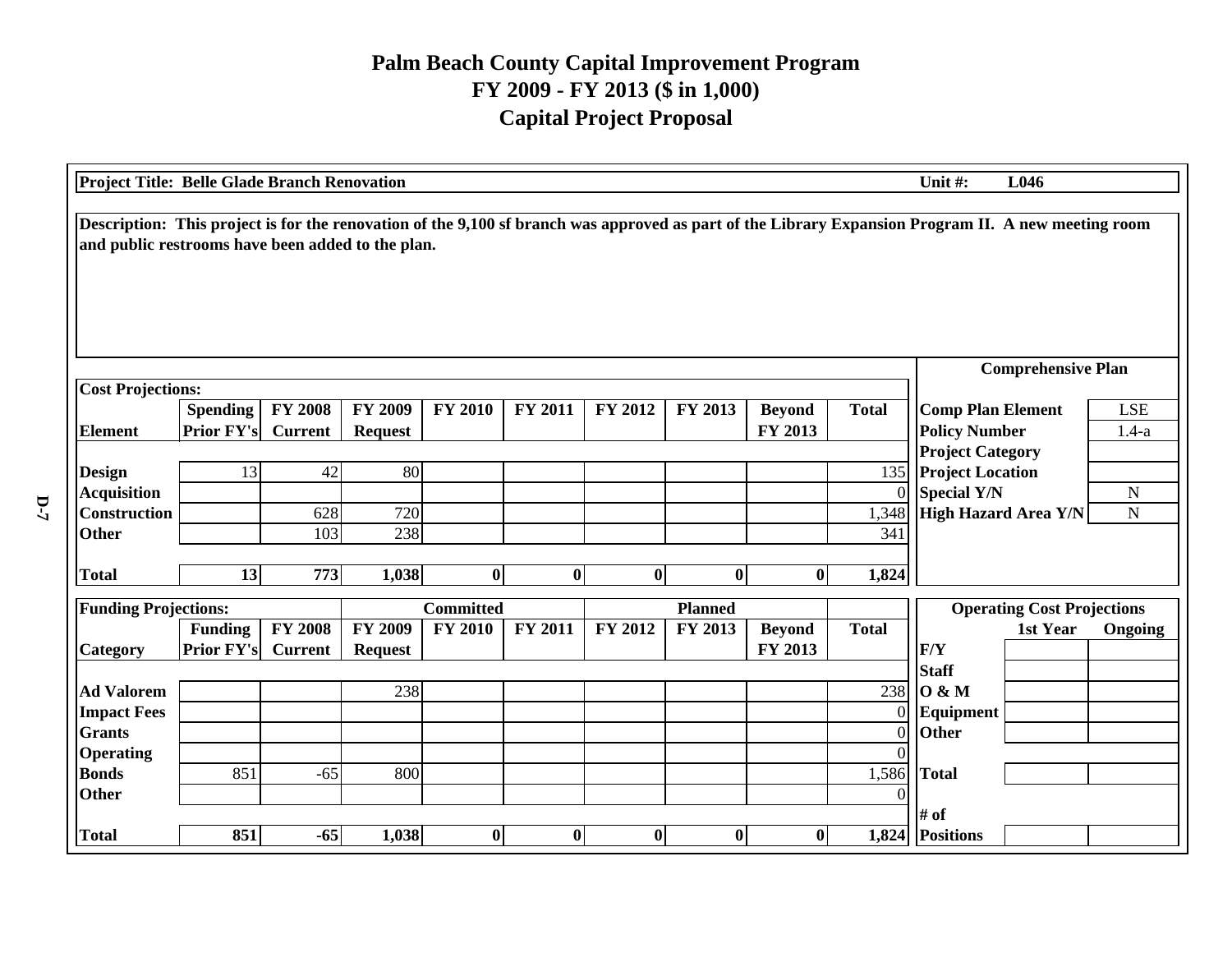| <b>Project Title: Greenacres Renovation</b>                                                                                                                                                                                                                                                                                                                 |                                       |                                  |                                  |                  |                |          |                  |                          |                            | Unit#:                                                                   | L047                                             |           |
|-------------------------------------------------------------------------------------------------------------------------------------------------------------------------------------------------------------------------------------------------------------------------------------------------------------------------------------------------------------|---------------------------------------|----------------------------------|----------------------------------|------------------|----------------|----------|------------------|--------------------------|----------------------------|--------------------------------------------------------------------------|--------------------------------------------------|-----------|
| Description: This project is for the renovation of the 17,000 sf building, which is planned along with the purchase of additional property to expand the<br>parking lot. FY 2008 funding is being reduced to allow full funding for projects in progress. Proposed FY 2009 funding is planned using a combination of<br><b>Ad Valorem and Bond revenue.</b> |                                       |                                  |                                  |                  |                |          |                  |                          |                            |                                                                          |                                                  |           |
|                                                                                                                                                                                                                                                                                                                                                             |                                       |                                  | <b>Comprehensive Plan</b>        |                  |                |          |                  |                          |                            |                                                                          |                                                  |           |
| <b>Cost Projections:</b><br><b>Element</b>                                                                                                                                                                                                                                                                                                                  | <b>Spending</b><br>Prior FY's Current | <b>FY 2008</b>                   | <b>FY 2009</b><br><b>Request</b> | <b>FY 2010</b>   | <b>FY 2011</b> | FY 2012  | FY 2013          | <b>Beyond</b><br>FY 2013 | <b>Total</b>               |                                                                          | <b>Comp Plan Element</b><br><b>Policy Number</b> |           |
| <b>Design</b><br><b>Acquisition</b>                                                                                                                                                                                                                                                                                                                         | 27                                    | 280                              | 26                               |                  |                |          |                  |                          | 333<br>$\overline{0}$      | <b>Project Category</b><br><b>Project Location</b><br><b>Special Y/N</b> |                                                  | ${\bf N}$ |
| <b>Construction</b><br>Other                                                                                                                                                                                                                                                                                                                                |                                       | 1,434                            | 371<br>317                       |                  |                |          |                  |                          | 1,805<br>317               | <b>High Hazard Area Y/N</b>                                              |                                                  | ${\bf N}$ |
| <b>Total</b>                                                                                                                                                                                                                                                                                                                                                | 27                                    | 1,714                            | 714                              | $\bf{0}$         | $\bf{0}$       | $\bf{0}$ | $\boldsymbol{0}$ | $\bf{0}$                 | 2,455                      |                                                                          |                                                  |           |
| <b>Funding Projections:</b>                                                                                                                                                                                                                                                                                                                                 |                                       |                                  |                                  | <b>Committed</b> |                |          | <b>Planned</b>   |                          |                            | <b>Operating Cost Projections</b>                                        |                                                  |           |
| Category                                                                                                                                                                                                                                                                                                                                                    | <b>Funding</b><br><b>Prior FY's</b>   | <b>FY 2008</b><br><b>Current</b> | <b>FY 2009</b><br><b>Request</b> | <b>FY 2010</b>   | <b>FY 2011</b> | FY 2012  | FY 2013          | <b>Beyond</b><br>FY 2013 | <b>Total</b>               | F/Y                                                                      | 1st Year                                         | Ongoing   |
| <b>Ad Valorem</b>                                                                                                                                                                                                                                                                                                                                           | 2,179                                 | $-605$                           | 318                              |                  |                |          |                  |                          | 1,892                      | <b>Staff</b><br><b>O</b> & M                                             |                                                  |           |
| <b>Impact Fees</b><br><b>Grants</b>                                                                                                                                                                                                                                                                                                                         |                                       |                                  |                                  |                  |                |          |                  |                          | $\overline{0}$<br>$\Omega$ | Equipment<br>Other                                                       |                                                  |           |
| <b>Operating</b><br><b>Bonds</b>                                                                                                                                                                                                                                                                                                                            | 224                                   | $-57$                            | 396                              |                  |                |          |                  |                          | 563                        | <b>Total</b>                                                             |                                                  |           |
| Other                                                                                                                                                                                                                                                                                                                                                       |                                       |                                  |                                  |                  |                |          |                  |                          | $\Omega$                   | # of                                                                     |                                                  |           |
| <b>Total</b>                                                                                                                                                                                                                                                                                                                                                | 2,403                                 | $-662$                           | 714                              | $\bf{0}$         | $\bf{0}$       | $\bf{0}$ | $\bf{0}$         | $\bf{0}$                 |                            | 2,455 Positions                                                          |                                                  |           |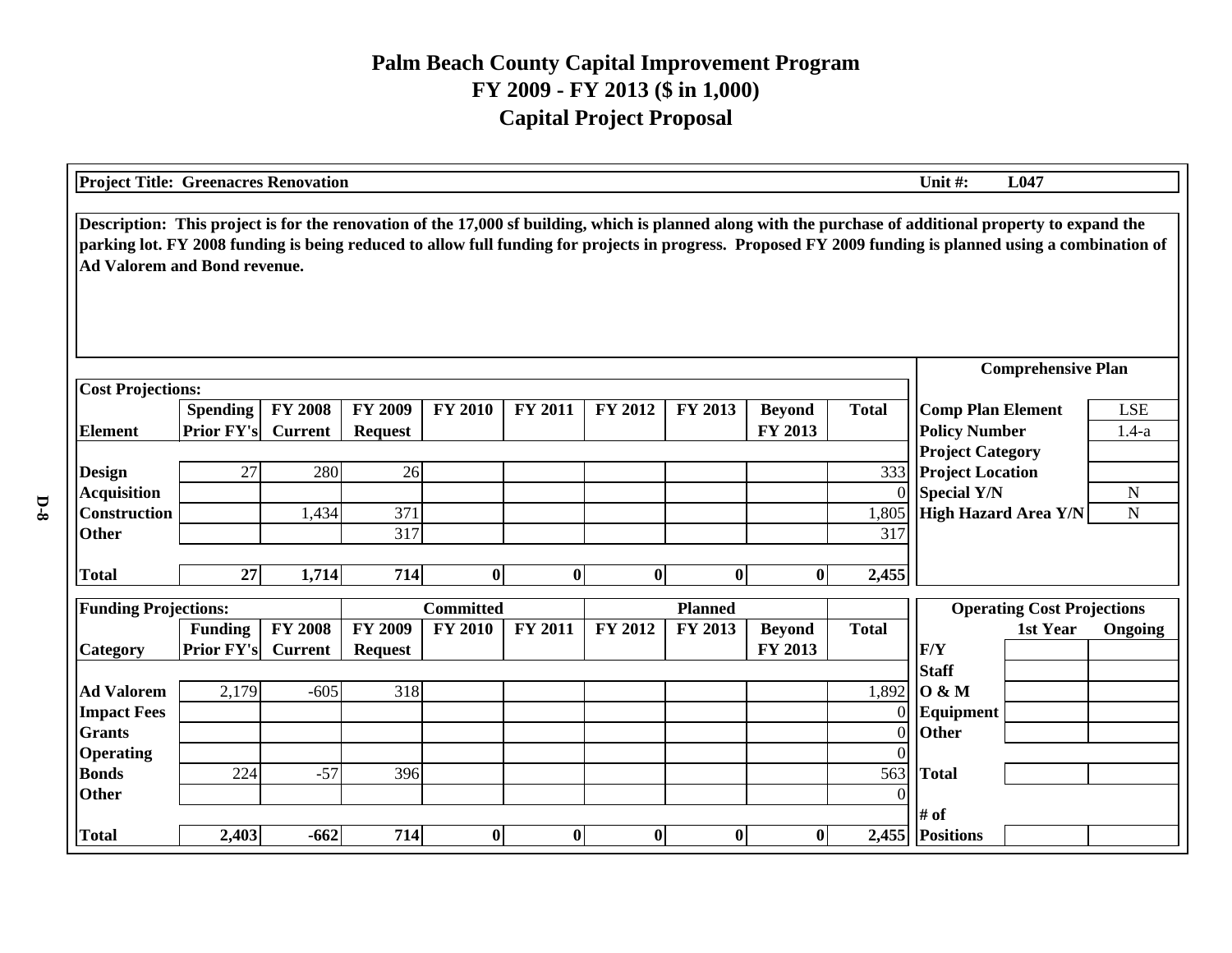| <b>Project Title: Main Library and Support Services Renovation</b><br>Unit #:<br>L <sub>049</sub>                                                                                                                                                                                                                                                                                                                                                                                                                                                                                                                                                                                                                                                             |                                       |                |                                  |                  |              |                |         |                          |              |                                                  |                       |             |
|---------------------------------------------------------------------------------------------------------------------------------------------------------------------------------------------------------------------------------------------------------------------------------------------------------------------------------------------------------------------------------------------------------------------------------------------------------------------------------------------------------------------------------------------------------------------------------------------------------------------------------------------------------------------------------------------------------------------------------------------------------------|---------------------------------------|----------------|----------------------------------|------------------|--------------|----------------|---------|--------------------------|--------------|--------------------------------------------------|-----------------------|-------------|
| Description: The proposed expansion is to add an additional 63,000 sf and replace the 30,000 sf of leased space at the Annex Facility. A portion of the<br>replacement space will be located at the Cherry Road Facility being acquired by the County from Airports. The additional space would serve as the main<br>public service library for the system as well as the regional and neighborhood branch for the central part of the county. The growth in the population<br>throughout the Library District has increased the demand on system support and new space, and staff are needed to meet that need and the needs of new<br>residents in the central county area. The FY 2008 Ad Valorem Funding Reduction is to fund other projects in progress. |                                       |                |                                  |                  |              |                |         |                          |              |                                                  |                       |             |
|                                                                                                                                                                                                                                                                                                                                                                                                                                                                                                                                                                                                                                                                                                                                                               |                                       |                | <b>Comprehensive Plan</b>        |                  |              |                |         |                          |              |                                                  |                       |             |
| <b>Cost Projections:</b>                                                                                                                                                                                                                                                                                                                                                                                                                                                                                                                                                                                                                                                                                                                                      |                                       |                |                                  |                  |              |                |         |                          |              |                                                  |                       |             |
| <b>Element</b>                                                                                                                                                                                                                                                                                                                                                                                                                                                                                                                                                                                                                                                                                                                                                | <b>Spending</b><br>Prior FY's Current | <b>FY 2008</b> | <b>FY 2009</b><br><b>Request</b> | <b>FY 2010</b>   | FY 2011      | FY 2012        | FY 2013 | <b>Beyond</b><br>FY 2013 | <b>Total</b> | <b>Comp Plan Element</b><br><b>Policy Number</b> | <b>LSE</b><br>$1.4-a$ |             |
|                                                                                                                                                                                                                                                                                                                                                                                                                                                                                                                                                                                                                                                                                                                                                               |                                       |                |                                  |                  |              |                |         |                          |              | <b>Project Category</b>                          |                       |             |
| <b>Design</b>                                                                                                                                                                                                                                                                                                                                                                                                                                                                                                                                                                                                                                                                                                                                                 |                                       | 1,082          |                                  |                  |              | 2,221          |         |                          | 3,304        | <b>Project Location</b>                          |                       |             |
| <b>Acquisition</b>                                                                                                                                                                                                                                                                                                                                                                                                                                                                                                                                                                                                                                                                                                                                            | 677                                   | 34             |                                  |                  |              |                |         |                          | 711          | <b>Special Y/N</b>                               | ${\bf N}$             |             |
| <b>Construction</b>                                                                                                                                                                                                                                                                                                                                                                                                                                                                                                                                                                                                                                                                                                                                           | 347                                   | 92             |                                  |                  |              | 17,973         | 5,938   |                          | 24,350       | <b>High Hazard Area Y/N</b>                      |                       | $\mathbf N$ |
| <b>Other</b>                                                                                                                                                                                                                                                                                                                                                                                                                                                                                                                                                                                                                                                                                                                                                  |                                       |                |                                  |                  |              | 1,732          | 1,331   |                          | 3,063        |                                                  |                       |             |
| <b>Total</b>                                                                                                                                                                                                                                                                                                                                                                                                                                                                                                                                                                                                                                                                                                                                                  | 1,025                                 | 1,208          | $\bf{0}$                         | $\bf{0}$         | $\mathbf{0}$ | 21,926         | 7,269   | $\bf{0}$                 | 31,428       |                                                  |                       |             |
|                                                                                                                                                                                                                                                                                                                                                                                                                                                                                                                                                                                                                                                                                                                                                               |                                       |                |                                  |                  |              |                |         |                          |              |                                                  |                       |             |
| <b>Funding Projections:</b>                                                                                                                                                                                                                                                                                                                                                                                                                                                                                                                                                                                                                                                                                                                                   |                                       |                |                                  | <b>Committed</b> |              | <b>Planned</b> |         |                          |              | <b>Operating Cost Projections</b>                |                       |             |
|                                                                                                                                                                                                                                                                                                                                                                                                                                                                                                                                                                                                                                                                                                                                                               | <b>Funding</b>                        | <b>FY 2008</b> | <b>FY 2009</b>                   | <b>FY 2010</b>   | FY 2011      | FY 2012        | FY 2013 | <b>Beyond</b>            | <b>Total</b> |                                                  | 1st Year              | Ongoing     |
| Category                                                                                                                                                                                                                                                                                                                                                                                                                                                                                                                                                                                                                                                                                                                                                      | <b>Prior FY's</b>                     | <b>Current</b> | <b>Request</b>                   |                  |              |                |         | FY 2013                  |              | F/Y                                              |                       |             |
|                                                                                                                                                                                                                                                                                                                                                                                                                                                                                                                                                                                                                                                                                                                                                               |                                       |                |                                  |                  |              |                |         |                          |              | <b>Staff</b>                                     |                       |             |
| <b>Ad Valorem</b>                                                                                                                                                                                                                                                                                                                                                                                                                                                                                                                                                                                                                                                                                                                                             | 2,250                                 | $-2,250$       |                                  |                  |              | 16,966         | 7,269   |                          | 24,235       | <b>O</b> & M                                     |                       |             |
| <b>Impact Fees</b><br><b>Grants</b>                                                                                                                                                                                                                                                                                                                                                                                                                                                                                                                                                                                                                                                                                                                           |                                       |                |                                  |                  |              | 4,460<br>500   |         |                          | 4,460<br>500 | Equipment<br><b>Other</b>                        |                       |             |
| <b>Operating</b>                                                                                                                                                                                                                                                                                                                                                                                                                                                                                                                                                                                                                                                                                                                                              |                                       |                |                                  |                  |              |                |         |                          |              |                                                  |                       |             |
| <b>Bonds</b>                                                                                                                                                                                                                                                                                                                                                                                                                                                                                                                                                                                                                                                                                                                                                  | 2,233                                 |                |                                  |                  |              |                |         |                          | 2,233        | <b>Total</b>                                     |                       |             |
| <b>Other</b>                                                                                                                                                                                                                                                                                                                                                                                                                                                                                                                                                                                                                                                                                                                                                  |                                       |                |                                  |                  |              |                |         |                          |              |                                                  |                       |             |
|                                                                                                                                                                                                                                                                                                                                                                                                                                                                                                                                                                                                                                                                                                                                                               |                                       |                |                                  |                  |              |                |         |                          |              | # of                                             |                       |             |
| <b>Total</b>                                                                                                                                                                                                                                                                                                                                                                                                                                                                                                                                                                                                                                                                                                                                                  | 4,483                                 | $-2,250$       | $\bf{0}$                         | $\boldsymbol{0}$ | $\mathbf{0}$ | 21,926         | 7,269   | $\bf{0}$                 |              | 31,428 Positions                                 |                       |             |